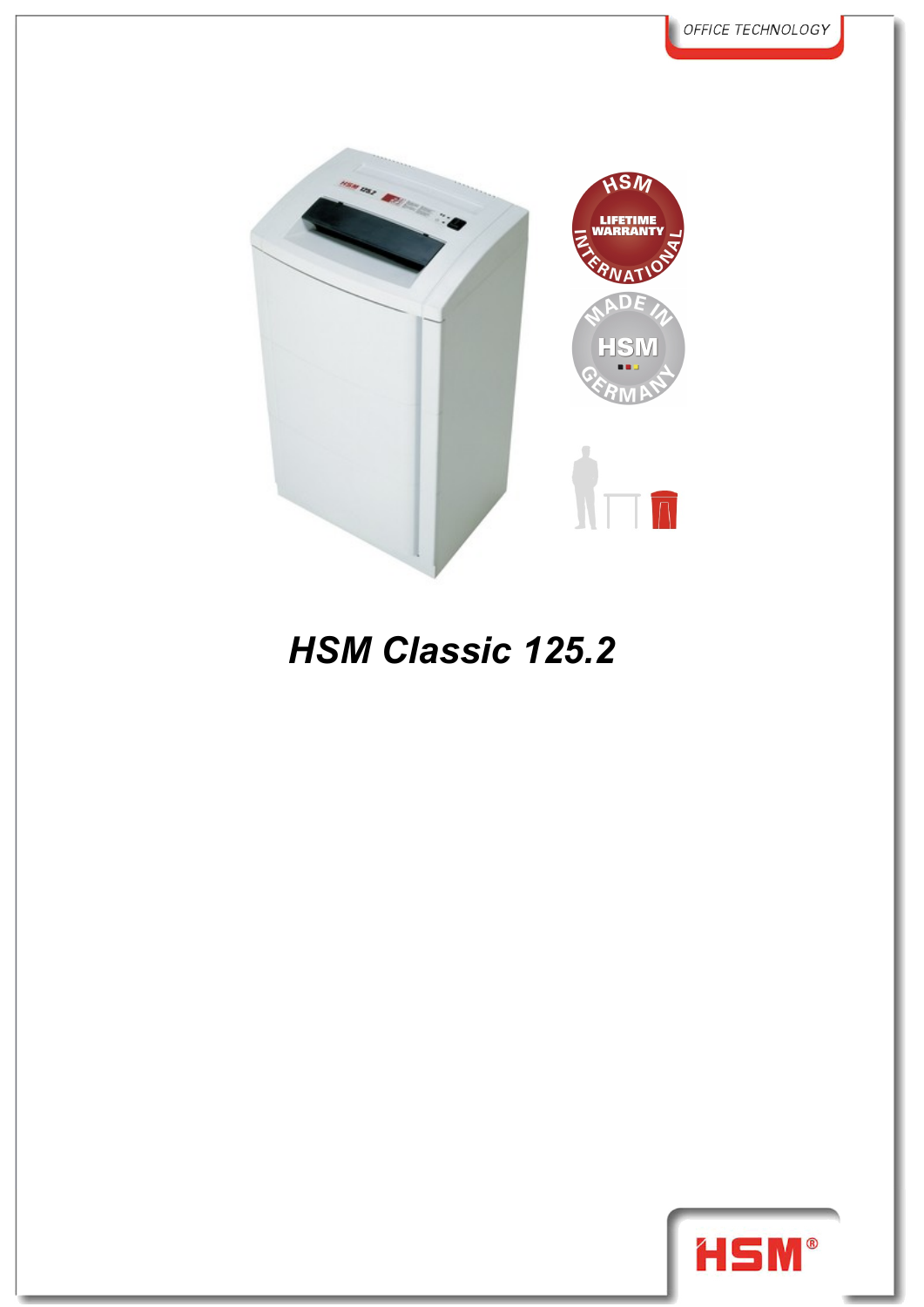Mobile, high performance model for deskside use. Shreds credit and store cards and also CDs as well as floppy disks (details see below). Modern electronic controller. Photoelectric cell for automatic start/stop control. On/off switch with integrated reversing function. Safety element above paper intake, with infeed slot for CDs/floppy disks in security level 2. Stand-by mode with LED indicator. Stops automatically when the container is full and door is open. Automatic reverse in security level 5 and HS Level 6. With reusable waste bag. Made in Germany.

| Product type description               | HSM 125.2 3,9mm                       | HSM 125.2 5,8mm                                                                                                                                                                                                                                                                                                                                     |
|----------------------------------------|---------------------------------------|-----------------------------------------------------------------------------------------------------------------------------------------------------------------------------------------------------------------------------------------------------------------------------------------------------------------------------------------------------|
| Order number                           | 1271161                               | 1272161                                                                                                                                                                                                                                                                                                                                             |
| <b>EAN Code</b>                        | 4026631007986                         | 4026631008006                                                                                                                                                                                                                                                                                                                                       |
| Shredder material                      | $\Box \oslash \bullet \ \Box \oslash$ | $\begin{picture}(15,14) \put(0,0){\line(1,0){15}} \put(15,0){\line(1,0){15}} \put(15,0){\line(1,0){15}} \put(15,0){\line(1,0){15}} \put(15,0){\line(1,0){15}} \put(15,0){\line(1,0){15}} \put(15,0){\line(1,0){15}} \put(15,0){\line(1,0){15}} \put(15,0){\line(1,0){15}} \put(15,0){\line(1,0){15}} \put(15,0){\line(1,0){15}} \put(15,0){\line(1$ |
| Cutting type                           | strip cut                             | strip cut                                                                                                                                                                                                                                                                                                                                           |
| Security level                         | $\overline{2}$                        | $\overline{2}$                                                                                                                                                                                                                                                                                                                                      |
| Cutting width                          | 3.9 mm                                | 5.8 mm                                                                                                                                                                                                                                                                                                                                              |
| Particle length                        | $0 \text{ mm}$                        | $0 \text{ mm}$                                                                                                                                                                                                                                                                                                                                      |
| Cutting capacity (70g/m <sup>2</sup> ) | 22 - 24 sheet                         | 28 - 30 sheet                                                                                                                                                                                                                                                                                                                                       |
| Cutting capacity (80g/m <sup>2</sup> ) | 17 - 19 sheet                         | 22 - 24 sheet                                                                                                                                                                                                                                                                                                                                       |
| Intake width                           | 255 mm                                | 255 mm                                                                                                                                                                                                                                                                                                                                              |
| Container volume                       | 761                                   | 761                                                                                                                                                                                                                                                                                                                                                 |
| Cutting speed                          | 120 mm/s                              | 120 mm/s                                                                                                                                                                                                                                                                                                                                            |
| Noise level (idle operation)           | 60 dB                                 | 60 dB                                                                                                                                                                                                                                                                                                                                               |
| eclass 5.1                             | 24320703                              | 24320703                                                                                                                                                                                                                                                                                                                                            |
| UN/SPSC                                | 44101603                              | 44101603                                                                                                                                                                                                                                                                                                                                            |
| Power consumption of the motor         | 670W                                  | 670W                                                                                                                                                                                                                                                                                                                                                |
| Voltage                                | 230 V                                 | 230 V                                                                                                                                                                                                                                                                                                                                               |
| Frequency                              | 50 Hz                                 | 50 Hz                                                                                                                                                                                                                                                                                                                                               |
| Depth                                  | 347 mm                                | 347 mm                                                                                                                                                                                                                                                                                                                                              |
| Width                                  | 448 mm                                | 448 mm                                                                                                                                                                                                                                                                                                                                              |
| Height                                 | 828 mm                                | 828 mm                                                                                                                                                                                                                                                                                                                                              |
| Weight                                 | 26 kg                                 | 26 kg                                                                                                                                                                                                                                                                                                                                               |

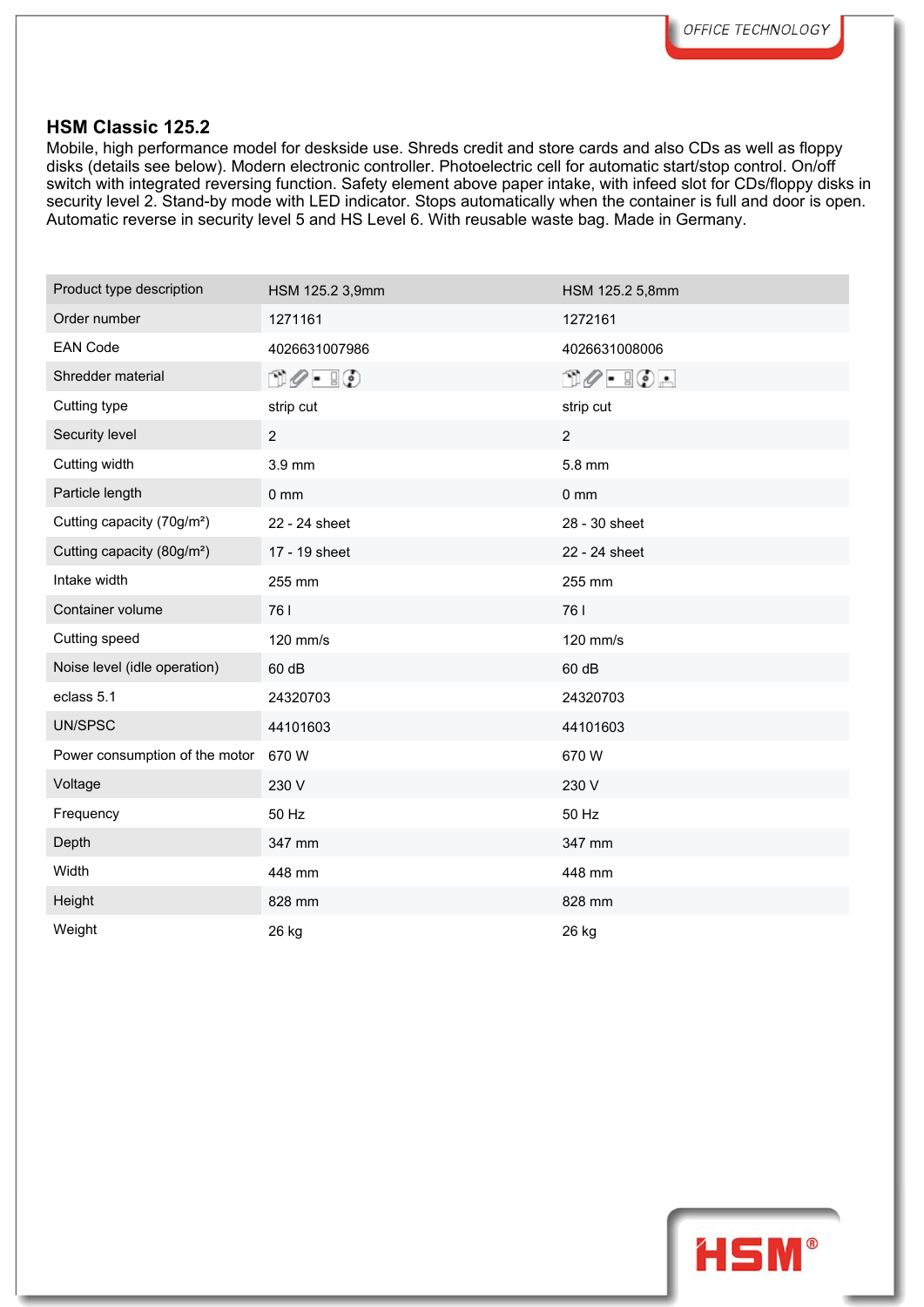| Product type description               | HSM 125.2 1,9mm                 | HSM 125.2 3,9x30mm           |
|----------------------------------------|---------------------------------|------------------------------|
| Order number                           | 1270161                         | 1274161                      |
| <b>EAN Code</b>                        | 4026631007955                   | 4026631008044                |
| Shredder material                      | $\cup \mathscr{O} = \mathbb{I}$ | $\mathbb{C}Q$ - $\mathbb{C}$ |
| Cutting type                           | strip cut                       | particle cut                 |
| Security level                         | $\sqrt{3}$                      | 3                            |
| Cutting width                          | $1.9$ mm                        | 3.9 mm                       |
| Particle length                        | $0 \text{ mm}$                  | 30,00 mm                     |
| Cutting capacity (70g/m <sup>2</sup> ) | 16 - 18 sheet                   | 15 - 18 sheet                |
| Cutting capacity (80g/m <sup>2</sup> ) | 13 - 14 sheet                   | 12 - 14 sheet                |
| Intake width                           | 255 mm                          | 255 mm                       |
| Container volume                       | 761                             | 761                          |
| Cutting speed                          | 120 mm/s                        | 130 mm/s                     |
| Noise level (idle operation)           | 60 dB                           | 62 dB                        |
| eclass 5.1                             | 24320703                        | 24320703                     |
| UN/SPSC                                | 44101603                        | 44101603                     |
| Power consumption of the motor         | 670W                            | 670W                         |
| Voltage                                | 230 V                           | 230 V                        |
| Frequency                              | 50 Hz                           | 50 Hz                        |
| Depth                                  | 347 mm                          | 347 mm                       |
| Width                                  | 448 mm                          | 448 mm                       |
| Height                                 | 828 mm                          | 828 mm                       |
| Weight                                 | 26 kg                           | 30 kg                        |

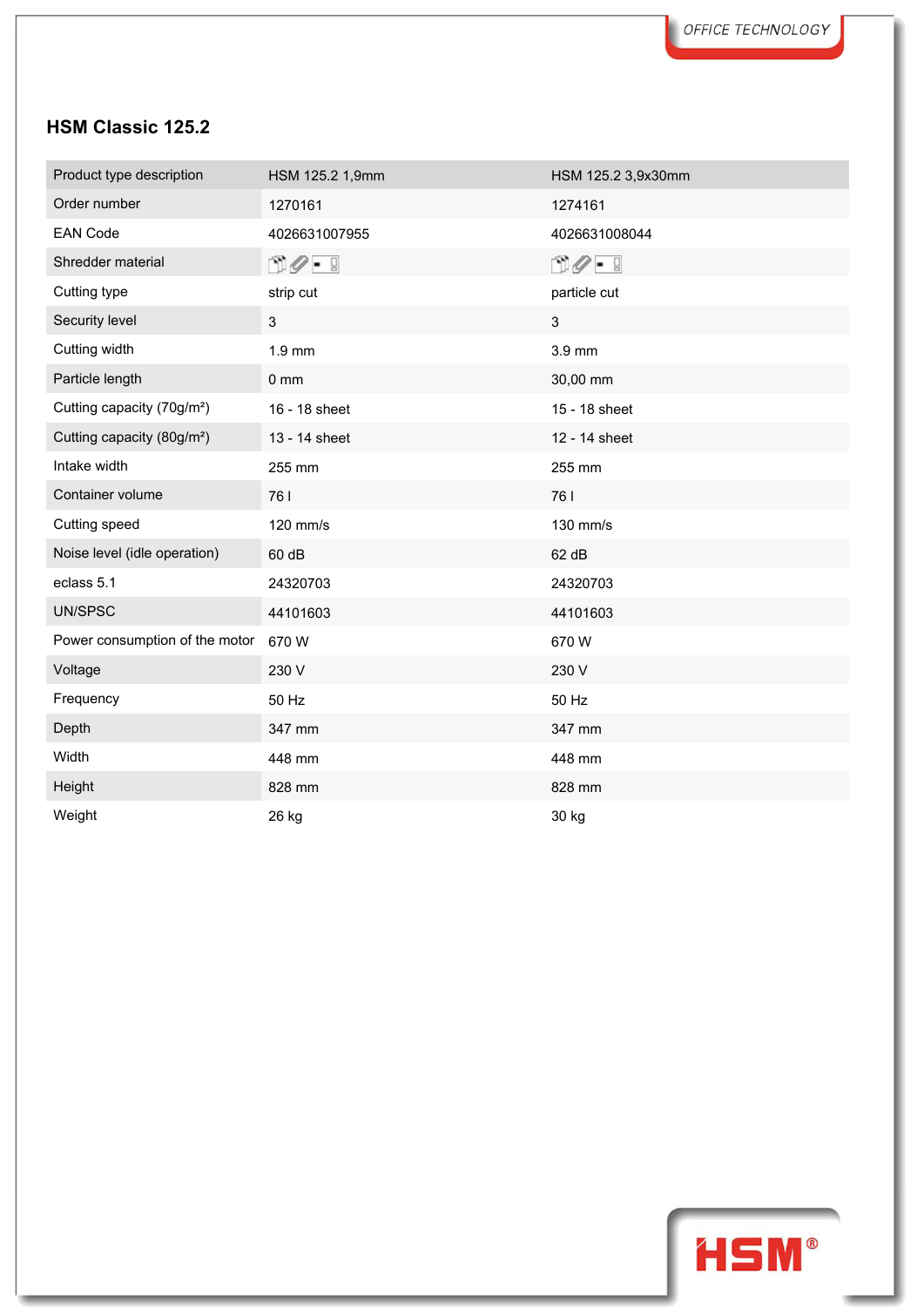| Product type description               | HSM 125.2 1,9x15mm                     | HSM 125.2 0,78x11mm |  |
|----------------------------------------|----------------------------------------|---------------------|--|
| Order number                           | 1273161                                | 1275161             |  |
| <b>EAN Code</b>                        | 4026631008020                          | 4026631008075       |  |
| Shredder material                      | $\mathbb{D}\mathscr{O}$ - $\mathbb{F}$ | $\Box$              |  |
| Cutting type                           | particle cut                           | particle cut        |  |
| Security level                         | $\overline{\mathbf{4}}$                | 5                   |  |
| Cutting width                          | $1.9 \text{ mm}$                       | 0.78 mm             |  |
| Particle length                        | 15,00 mm                               | 11,00 mm            |  |
| Cutting capacity (70g/m <sup>2</sup> ) | 10 - 12 sheet                          | $6 - 8$ sheet       |  |
| Cutting capacity (80g/m <sup>2</sup> ) | 8 - 10 sheet                           | $5 - 7$ sheet       |  |
| Intake width                           | 255 mm                                 | 255 mm              |  |
| Container volume                       | 761                                    | 761                 |  |
| Cutting speed                          | 130 mm/s                               | 130 mm/s            |  |
| Noise level (idle operation)           | 62 dB                                  | 60 dB               |  |
| eclass 5.1                             | 24320703                               | 24320703            |  |
| UN/SPSC                                | 44101603                               | 44101603            |  |
| Power consumption of the motor         | 670W                                   | 670W                |  |
| Voltage                                | 230 V                                  | 230 V               |  |
| Frequency                              | 50 Hz                                  | 50 Hz               |  |
| Depth                                  | 347 mm                                 | 347 mm              |  |
| Width                                  | 448 mm                                 | 448 mm              |  |
| Height                                 | 828 mm                                 | 828 mm              |  |
| Weight                                 | 30 kg                                  | 30 kg               |  |